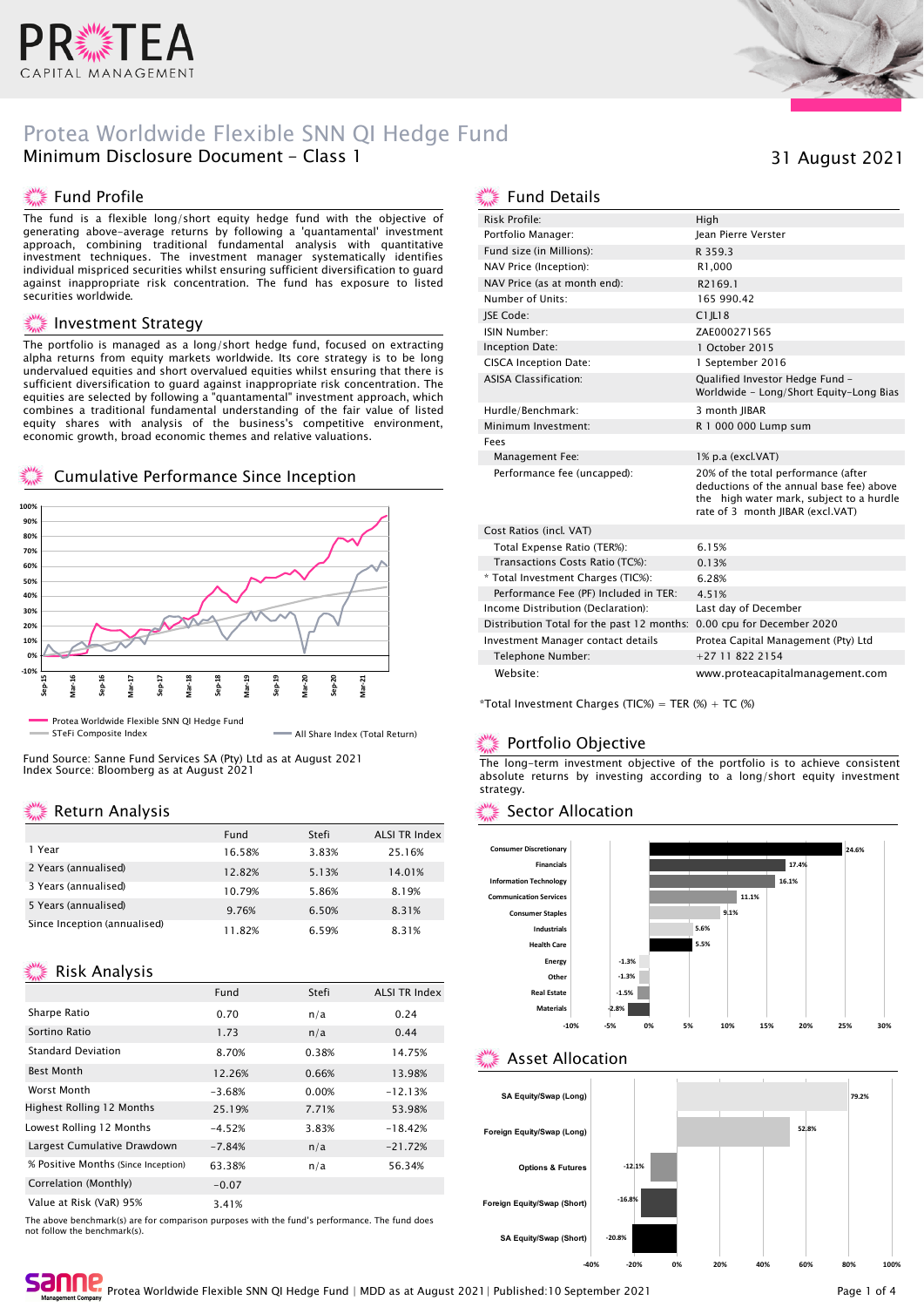

# Minimum Disclosure Document - Class 1 Protea Worldwide Flexible SNN QI Hedge Fund



# 31 August 2021

#### Increase in NAV Attributable to Investors

|      | Jan      | Feb      | Mar      | Apr   | May      | Jun      | Jul      | Aug      | Sep      | Oct      | Nov          | Dec      | Total    |
|------|----------|----------|----------|-------|----------|----------|----------|----------|----------|----------|--------------|----------|----------|
| 2015 |          |          |          |       |          |          |          |          |          | $-0.17%$ | $-0.04%$     | 0.16%    | $-0.05%$ |
| 2016 | 0.19%    | 0.20%    | 0.34%    | 0.27% | 0.28%    | 0.78%    | 12.26%   | 6.15%    | $-2.42%$ | $-0.78%$ | $-0.59%$     | $-0.04%$ | 17.02%   |
| 2017 | 0.25%    | $-2.16%$ | $-2.34%$ | .68%  | 3.30%    | $-0.18%$ | $-0.20%$ | $-0.98%$ | 0.74%    | 4.60%    | $-3.68%$     | 2.35%    | 3.09%    |
| 2018 | .32%     | 2.61%    | $-0.84%$ | .87%  | 0.96%    | 6.41%    | 2.84%    | .79%     | $2.80\%$ | $-2.30%$ | .24%<br>$-1$ | $-2.76%$ | 13.89%   |
| 2019 | $-1.24%$ | 3.98%    | 2.43%    | 5.39% | $-0.83%$ | $-1.35%$ | 2.32%    | $-0.18%$ | 0.01%    | .03%     | .16%         | $-0.69%$ | 12.43%   |
| 2020 | .92%     | $-1.71%$ | $-2.34%$ | 3.26% | .98%     | 1.71%    | 0.36%    | 2.29%    | 4.78%    | 2.73%    | $-0.23%$     | $-1.25%$ | 14.09%   |
| 2021 | .23%     | $-2.48%$ | 3.98%    | .49%  | 0.83%    | .51%     | 2.29%    | 0.81%    |          |          |              |          | 9.92%    |

\*The inception date for the portfolio is 1 October 2015. The historical performance figures until the end of 31 August 2016 reflect performance achieved prior to CISCA regulation. The portfolio has been transitioned under CISCA regulations on 1 September 2016 and has since been managed as a regulated product. The annualized total return is the average return earned by an investment each year over a given time period, since date of the launch of the fund. Actual annual figures are available from the manager on request. The highest and lowest 1 year returns represent the highest and lowest actual returns achieved during a 12 month rolling period year since the original launch date of the portfolio. The performance figures given show the yield on a Net Asset value ("NAV") basis. The yield figure is not a forecast. Performance is not guaranteed and investors should not accept it as representing expected future performance. Individual investor performance may differ as a result of initial fees, time of entry/actual investment date, date of reinvestment, and dividends withholding tax. Performance is calculated for a lump sum investment on a Net Asset Value basis. The performance figures are reported net of fees with income reinvested. Jean Pierre Verster took over as portfolio manager from 1 September 2016 and the performance before September 2016 does not necessarily reflect his investment style and approach.

### Market Commentary

The fund rose by 0.8% for the month of August, while the FTSE/JSE All-Share Total Return Index decreased by 1.7%. The MSCI World Index rose by 1.8% in Rands (ZAR) and by 2.5% in US Dollars (USD) for the month, while the ZAR strengthened by 0.5% against the USD. In terms of our sub-strategies, Longs and Special Situations contributed positively, while Shorts, Options and Currency translation detracted from the fund's return.

Longs (grouped by listed currency) in Canadian Dollars (CAD), USD, British Pounds (GBP), Euros (EUR), Swiss Francs (CHF), Danish Krone (DKK), Norwegian Krone (NOK), Swedish Krone (SEK), ZAR, Singaporean Dollars (SGD) and Hong Kong Dollars (HKD) made positive contributions. Longs in Japanese Yen (JPY) and in Australian Dollars (AUD) detracted from performance. Our five top-performing Longs for the month were two banks, a mobile telecommunication group, an information technology company and a company operating in the leisure industry. Our five worst-performing Longs were two platinum miners, a technology holding company and two online services platforms. We sold our shares in the two platinum miners during the month and generally have a less optimistic view of mining companies now that inflation expectations are moderating.

Shorts (grouped by listed currency) in CAD, DKK, SEK and SGD contributed positively, while Shorts in USD, GBP, EUR, CHF, NOK, ZAR, HKD, JPY and AUD detracted from the fund's return. Our three most profitable Shorts for the month were a luxury goods company, a global brewer and a forestry company. The three Shorts which detracted the most from our return were a retail holding company, a real estate investment trust and a discount retailer.

Special Situations made another pleasing contribution. There are an increasing number of corporate actions currently, which offer us ample arbitrage opportunities. Options on certain South African, European and US Indices contributed negatively, while an option on a London-listed company contributed positively. The translation of foreign cash balances back to ZAR had a small negative mark-to-market impact on the fund.

We are optimistic that the fund is positioned to deliver above-average future returns. Thank you for joining us on the long-term wealth creation journey.

Please Note: The above commentary is based on reasonable assumptions and is not guaranteed to occur.

### Portfolio Valuation & Transaction Cut-Off

To invest in the portfolio, e-mail ProteaCapital@sannegroup.co.za.

Portfolios are valued monthly. The cut off time for processing investment subscription is 10:00am on the last day of the month prior to enable processing for investment on the first day of the next month.

# Risk Profile

| <b>Risi</b><br>$\Delta$ | Low<br>the contract of the contract of the | ∟ov | dium | 1 I C<br>we |  |
|-------------------------|--------------------------------------------|-----|------|-------------|--|
|                         |                                            |     |      |             |  |

The risk category shown is not guaranteed and may change over time. The lowest category does not mean the investment is risk free. There may be other special areas of risk relating to the investment including liquidity risk, credit risk, market risk, and settlement risk. Sanne Management Company (RF) (Pty) Ltd, ("the manager"), and the investment manager do not render financial advice. Our risk indicator does not imply that the portfolio is suitable for all types of investors. You are advised to consult your financial adviser.

# Total Expense Ratio

A higher TER does not necessarily imply a poor return, nor does a low TER imply a good return. The current TER may not necessarily be an accurate indication of future TER's. Transaction Costs are a necessary cost in administering the financial product and impacts financial product returns. It should not be considered in isolation as returns may be impacted by many other factors over time including market returns, the type of financial product, the investment decisions of the investment manager and the TER.

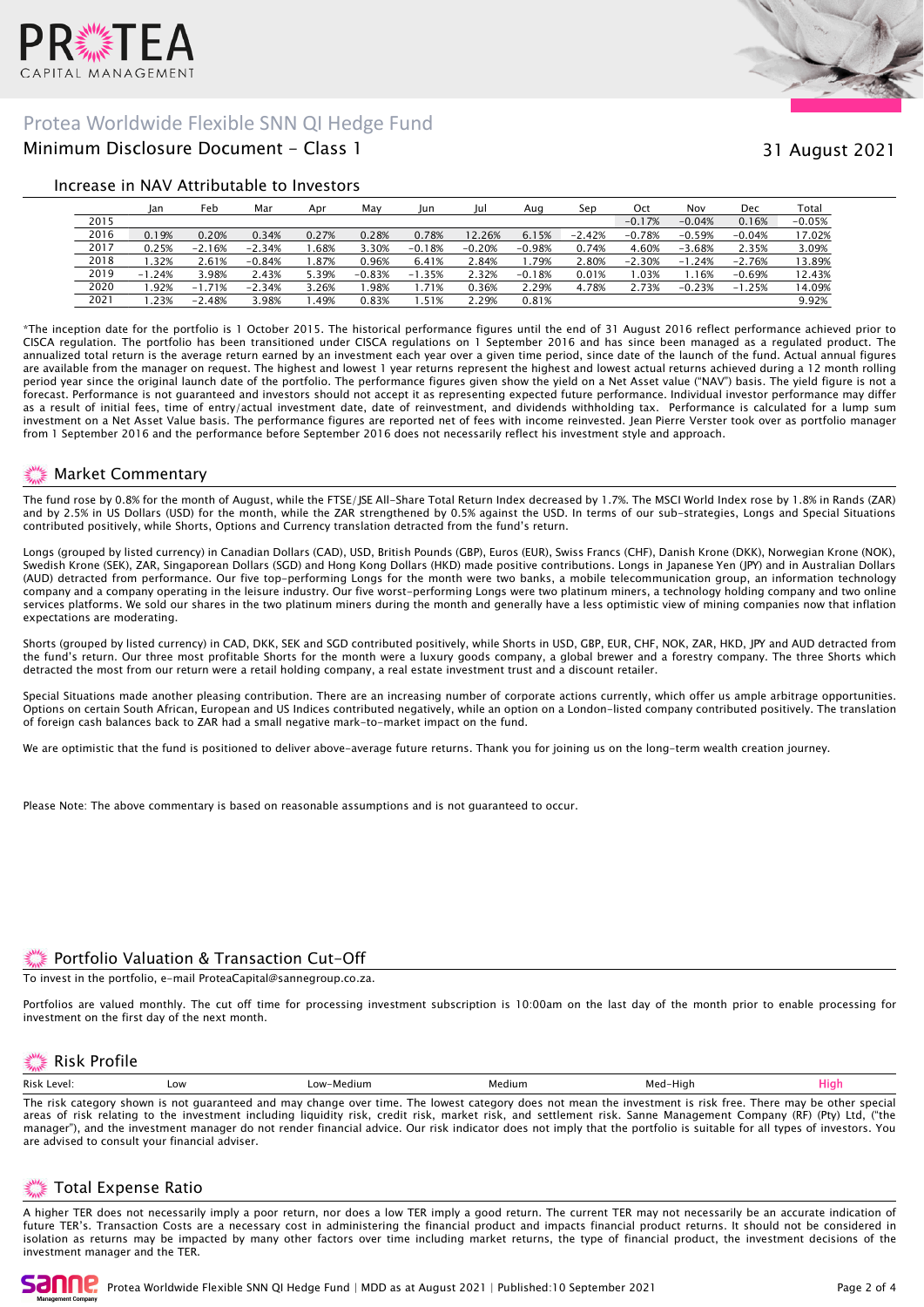

# Protea Worldwide Flexible SNN QI Hedge Fund

# Minimum Disclosure Document - Class 1





31 August 2021

| Leverage Risk:                                | The Fund borrows additional funds, trades on margin or performs short sale trades to amplify investment decisions. This means that the<br>volatility of a hedge fund portfolio can be many times that of the underlying investments due to leverage on a fund.                                                                                                                                                                                                                                                                 |
|-----------------------------------------------|--------------------------------------------------------------------------------------------------------------------------------------------------------------------------------------------------------------------------------------------------------------------------------------------------------------------------------------------------------------------------------------------------------------------------------------------------------------------------------------------------------------------------------|
| Derivative Risk:                              | Derivative positions are financial instruments that derive their value from an underlying asset. Derivatives are exposed to implicit leverage<br>which could result in magnified gains and/or losses on the portfolio.                                                                                                                                                                                                                                                                                                         |
| <b>Counterparty Credit</b><br>Risk:           | Counterparty risk is a type of credit risk and is the risk of default by the counterparty associated with trading derivative contracts. An<br>example of counterparty credit risk is margin or collateral held with a prime broker.                                                                                                                                                                                                                                                                                            |
| <b>Volatility Risk:</b>                       | Volatility refers to uncertainty and risk related to size of change of an instrument or portfolio. It is a statistical measure of the dispersion<br>of returns for a given security or market index. Volatility is proportional to the directional exposure of a portfolio and is measured by<br>Value at risk (VaR) which is a statistical technique used to measure and quantify the level of volatility.                                                                                                                    |
| Concentration and<br>Sector Risk:             | A large proportion of total assets invested in specific assets, sectors or regions. Concentrated positions or concentrated sectors in a<br>portfolio will material impact the returns of the portfolio more so than diversified portfolios.                                                                                                                                                                                                                                                                                    |
| Correlation Risk:                             | A measure that determines how assets move in relation to each other. Correlation risk arises when the correlation between asset-classes<br>change. Correlation risk also arises when the correlation within an asset-class changes. Examples of correlation within asset classes<br>include equity pairs trading, fixed income curve trading and commodities pairs trading.                                                                                                                                                    |
| Equity Risk:                                  | Applies to investment in shares or derivatives based on shares. The market price of shares varies depending on supply and demand of<br>the shares. Equity risk is the risk of loss due to the drop in the market price of shares. Equity risk can either be systematic risk which is<br>risk to the entire market based on political and economic indicators or unsystematic risk which is company specific and includes risk<br>relating to company profits, future prospects and general consensus on the company or sector. |
| Currency/Exchange<br>Rate Risk:               | Assets of a fund may be denominated in a currency other than the Base Currency of the fund and changes in the exchange rate between<br>the Base Currency and the currency of the asset may lead to a depreciation of the value of the fund's assets as expressed in the Base<br>Currency.                                                                                                                                                                                                                                      |
| Glossary                                      |                                                                                                                                                                                                                                                                                                                                                                                                                                                                                                                                |
| Net Asset Value (NAV):                        | Means net asset value, which is the total market value of all assets in a portfolio including any income accruals and less and deductible<br>expenses such as audit fees, brokerage and service fees.                                                                                                                                                                                                                                                                                                                          |
| Annualised Return:                            | Is the weighted average compound growth rate over the performance period measured.                                                                                                                                                                                                                                                                                                                                                                                                                                             |
| Highest & Lowest Return:                      | The highest and lowest rolling twelve-month performance of the portfolio since inception.                                                                                                                                                                                                                                                                                                                                                                                                                                      |
| Total Expense Ratio (TER):                    | Reflects the percentage of the average Net Asset Value (NAV) of the portfolio that was incurred as charges, levies and fees related to<br>the management of the portfolio. A higher TER does not necessarily imply a poor return, nor does a low TER imply a good return. The<br>current TER cannot be regarded as an indication of future TER's.                                                                                                                                                                              |
| Transaction Costs (TC):                       | Is the percentage of the value of the Fund incurred as costs relating to the buying and selling of the Fund's underlying assets.<br>Transaction costs are a necessary cost in administering the Fund and impacts Fund returns.                                                                                                                                                                                                                                                                                                 |
| Total Investment Charge<br>(TIC):             | Should not be considered in isolation as returns may be impacted by many other factors over time including market returns, the type<br>of Fund, investment decisions of the investment manager.                                                                                                                                                                                                                                                                                                                                |
| <b>Total Investment Charges</b><br>$(TIC%)$ : | = TER (%) + TC (%): The Total Investment Charges (TIC), the TER + the TC, is the percentage of the net asset value of the class of the<br>Financial Product incurred as costs relating to the investment of the Financial Product. It should be noted that a TIC is the sum of two<br>calculated ratios (TER+TC).                                                                                                                                                                                                              |
| Leverage/Gearing:                             | The use of securities, including derivative instruments, short positions or borrowed capital to increase the exposure beyond the<br>capital employed to an investment.                                                                                                                                                                                                                                                                                                                                                         |
| Alpha:                                        | Denoted the outperformance of the fund over the benchmark.                                                                                                                                                                                                                                                                                                                                                                                                                                                                     |
| Sharpe Ratio:                                 | The ratio of excess return over the risk-free rate divided by the total volatility of the portfolio.                                                                                                                                                                                                                                                                                                                                                                                                                           |
| Sortino Ratio:                                | The ratio of excess return over the risk-free rate divided by the downside deviation of the portfolio.                                                                                                                                                                                                                                                                                                                                                                                                                         |
| Standard Deviation:                           | The deviation of the return of the portfolio relative to its average.                                                                                                                                                                                                                                                                                                                                                                                                                                                          |
| Drawdown:                                     | The greatest peak to trough loss until a new peak is reached.                                                                                                                                                                                                                                                                                                                                                                                                                                                                  |
| Correlation:                                  | A number between -1 and 1 indicating the similarity of the dispersion of returns between the portfolio and another asset or index<br>with 1 being highly correlated, $-1$ highly negatively correlated and 0 uncorrelated.                                                                                                                                                                                                                                                                                                     |
| Value at Risk (VaR):                          | Value at risk is the minimum loss percentage that can be expected over a specified time period at a predetermined confidence level.                                                                                                                                                                                                                                                                                                                                                                                            |